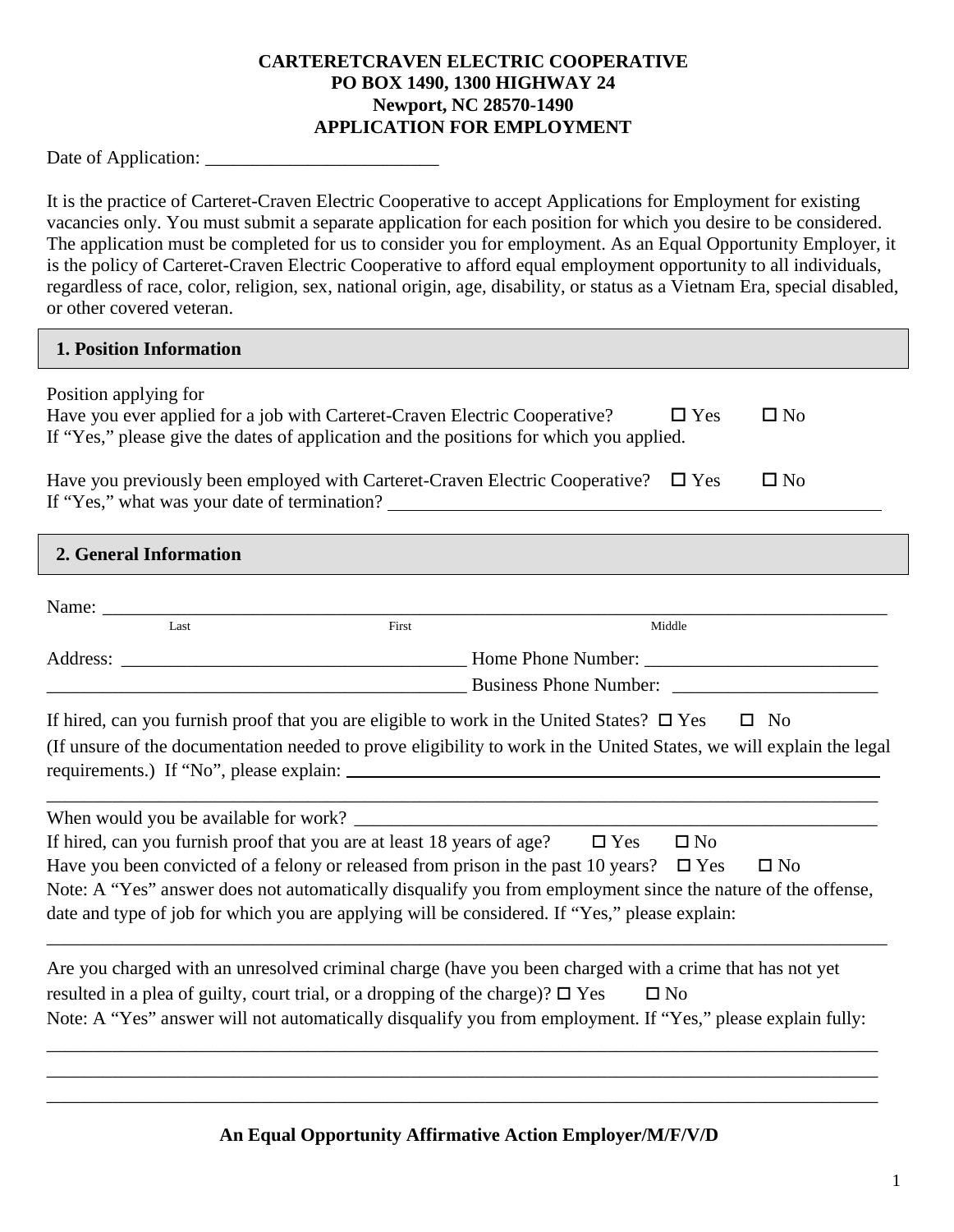Are you related by "blood" or marriage to any present Carteret-Craven Electric Cooperative Employee or Director?  $\Box$  Yes  $\Box$  No If "Yes," please explain:

If hired, will you be able to work during the normal hours and days required for the position for which you are applying?  $\Box$  Yes  $\Box$  No If "No," please explain:

\_\_\_\_\_\_\_\_\_\_\_\_\_\_\_\_\_\_\_\_\_\_\_\_\_\_\_\_\_\_\_\_\_\_\_\_\_\_\_\_\_\_\_\_\_\_\_\_\_\_\_\_\_\_\_\_\_\_\_\_\_\_\_\_\_\_\_\_\_\_\_\_\_\_\_\_\_\_\_\_\_\_\_\_\_\_\_\_\_\_\_\_

\_\_\_\_\_\_\_\_\_\_\_\_\_\_\_\_\_\_\_\_\_\_\_\_\_\_\_\_\_\_\_\_\_\_\_\_\_\_\_\_\_\_\_\_\_\_\_\_\_\_\_\_\_\_\_\_\_\_\_\_\_\_\_\_\_\_\_\_\_\_\_\_\_\_\_\_\_\_\_\_\_\_\_\_\_\_\_\_\_\_\_\_

### **3. Military Status**

Do you have any experience from your military service that would be relevant to the job for which you are applying?  $\Box$  Yes  $\Box$  No If "Yes," please explain:

#### **4. Education & Training**

| High<br><b>School</b>                                                          | Did you graduate?<br>Graduation Date: | College                          |                   |
|--------------------------------------------------------------------------------|---------------------------------------|----------------------------------|-------------------|
| <b>Trade</b><br><b>School</b><br>or Other<br><b>Certified</b><br><b>School</b> |                                       | <b>Graduate</b><br><b>School</b> | Did you graduate? |

Do you have the professional licenses and certifications listed in the job announcement, job advertisement, or job description, or that are necessary to perform the job for which you are applying?  $\Box$  Yes  $\Box$  No If "No," please explain: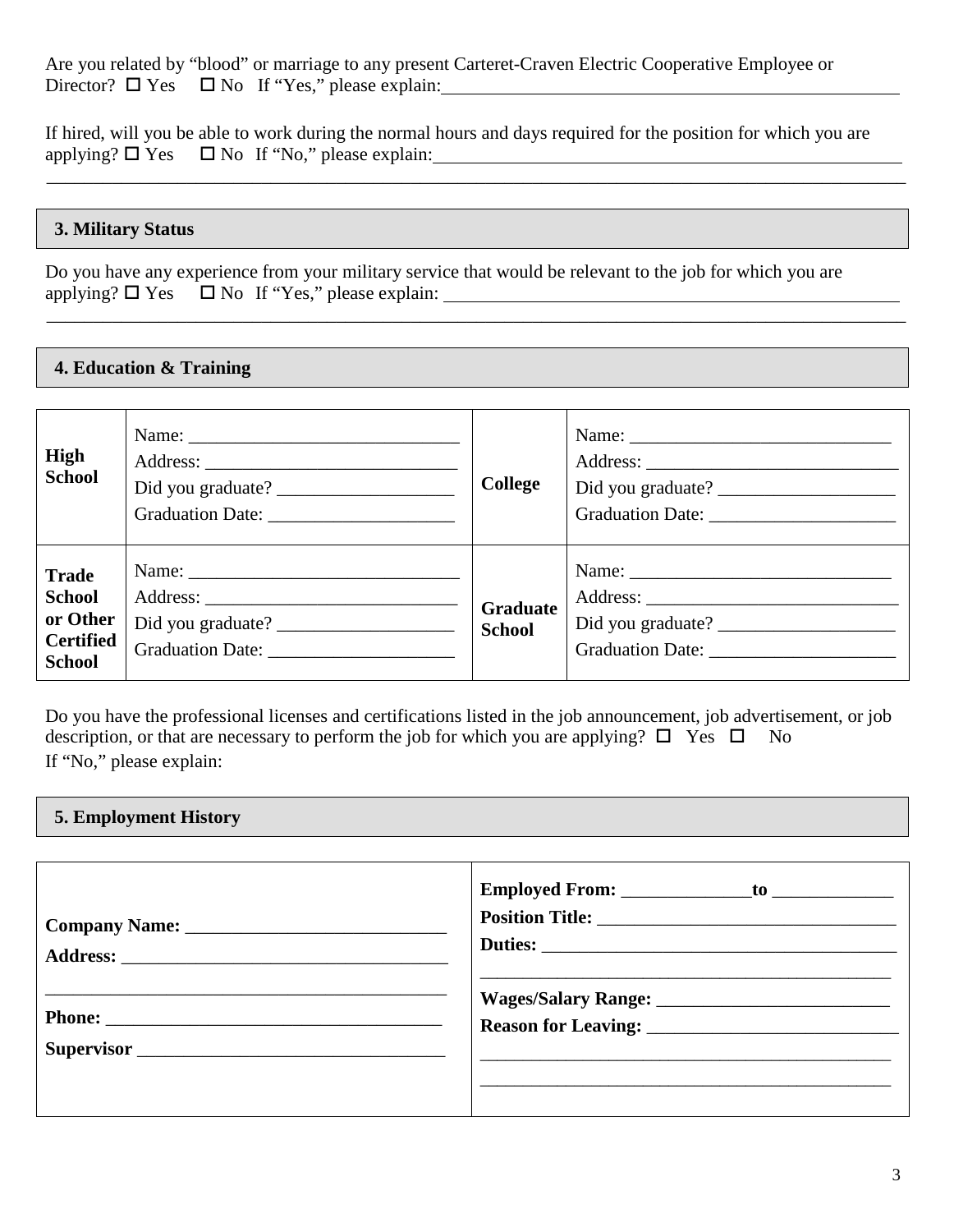٦

| <b>6. Personal References</b> |
|-------------------------------|
| Name:                         |
|                               |
|                               |
|                               |
|                               |
| Name:                         |
|                               |
|                               |
|                               |
|                               |
|                               |
|                               |
| Home Phone Number:            |
|                               |
|                               |
|                               |

# **7. Additional Comments**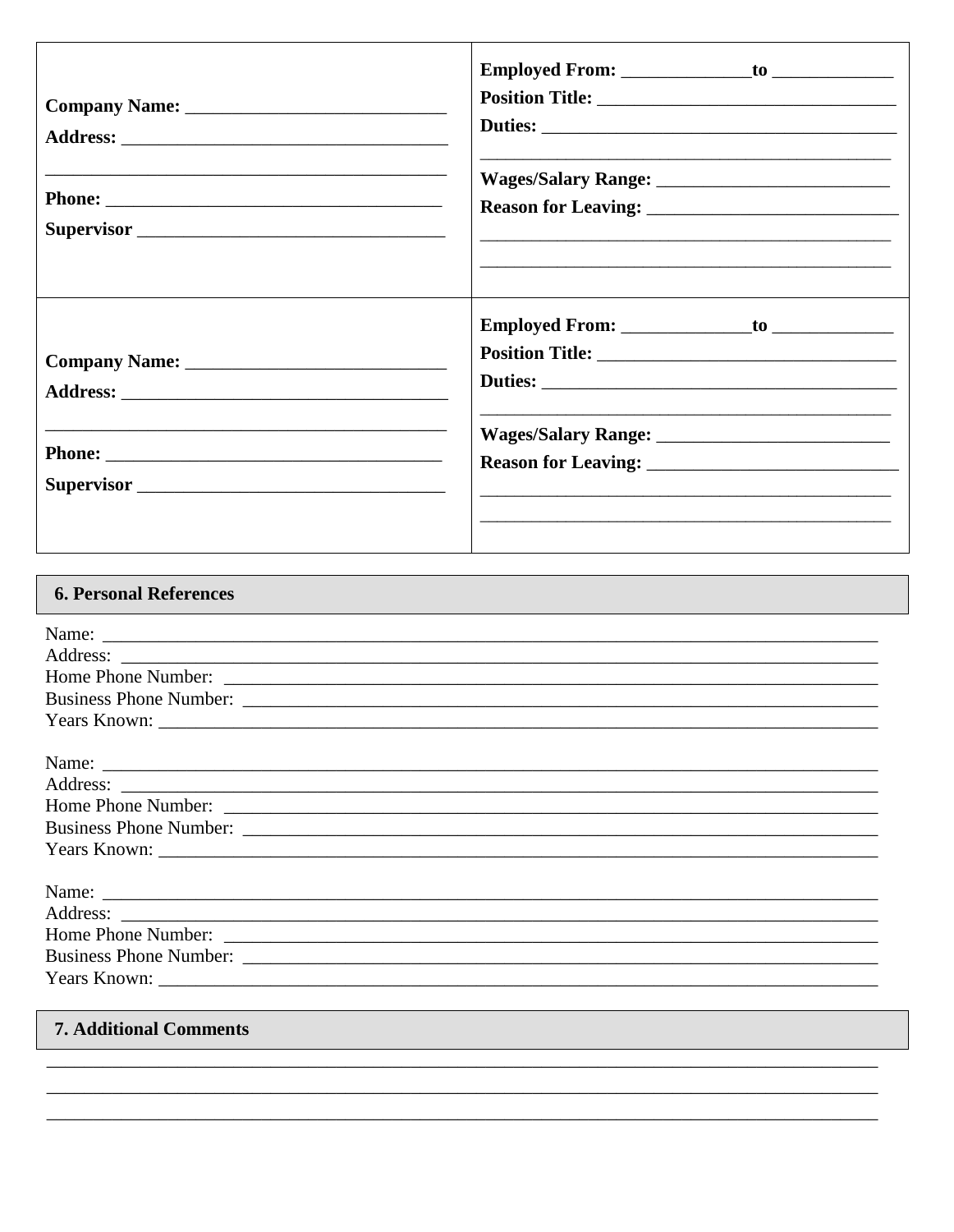## **Clerical and Secretarial Applicants Only**

| Word Processing                   | Proofreading                       | <b>Typing</b>                  |
|-----------------------------------|------------------------------------|--------------------------------|
| <b>Handling Customer Concerns</b> | <b>Accounts Payable/Receivable</b> | Cashiering                     |
| <b>Calculating Machine</b>        | Payroll                            | <b>General Computer Skills</b> |
| Microsoft Word and Excel          | Data Process Entry                 | <b>Call Centers</b>            |

Place a 1 (one) if you have knowledge. Place a 2 (two) if you have experience.

# **Trades, Crafts and Technical Applicants Only**

Place a 1 (one) if you have knowledge. Place a 2 (two) if you have experience.

| Warehousing                        | Radio Communication and Operation                 |
|------------------------------------|---------------------------------------------------|
| <b>Computer Inventory Method</b>   | Pole Inspection                                   |
| <b>Layout Work Orders</b>          | <b>Load Management Systems</b>                    |
| Prepare Work Orders                | Meter Reading                                     |
| <b>Basic Electricity</b>           | <b>Collecting Consumer Accounts</b>               |
| <b>Forestry Tree Trimming</b>      | <b>Handling Consumer Accounts</b>                 |
| <b>Forestry Brush Clearing</b>     | Connecting and Disconnecting Meters               |
| <b>Forestry Clearing Machinery</b> | <b>Electrical Mapping Systems</b>                 |
| <b>Material Control</b>            | Load Switching                                    |
| Perpetual Inventory                | Line Construction                                 |
| <b>Automotive Maintenance</b>      | <b>Transformer Banks</b>                          |
| Painting and Bodywork on Vehicles  | Regulators, Capacitors, Breakers, and<br>Switches |
| Electric and Gas Welding           | Hotline Work, Primary and Secondary               |
| <b>Electrical Hand tools</b>       | Underground (Primary and/or Secondary)            |
| <b>Electrical Safety</b>           | <b>Personal Computer</b>                          |

 \_\_\_\_\_\_\_\_\_\_\_\_\_\_\_\_\_\_\_\_\_\_\_\_\_\_\_\_\_\_\_\_\_\_\_\_\_\_\_\_\_\_\_\_\_\_\_\_\_\_\_\_\_\_\_\_\_\_\_\_\_\_\_\_\_\_\_\_\_\_\_\_\_\_\_\_\_\_\_\_\_\_\_\_\_\_\_\_\_\_ \_\_\_\_\_\_\_\_\_\_\_\_\_\_\_\_\_\_\_\_\_\_\_\_\_\_\_\_\_\_\_\_\_\_\_\_\_\_\_\_\_\_\_\_\_\_\_\_\_\_\_\_\_\_\_\_\_\_\_\_\_\_\_\_\_\_\_\_\_\_\_\_\_\_\_\_\_\_\_\_\_\_\_\_\_\_\_\_\_\_ \_\_\_\_\_\_\_\_\_\_\_\_\_\_\_\_\_\_\_\_\_\_\_\_\_\_\_\_\_\_\_\_\_\_\_\_\_\_\_\_\_\_\_\_\_\_\_\_\_\_\_\_\_\_\_\_\_\_\_\_\_\_\_\_\_\_\_\_\_\_\_\_\_\_\_\_\_\_\_\_\_\_\_\_\_\_\_\_\_\_ \_\_\_\_\_\_\_\_\_\_\_\_\_\_\_\_\_\_\_\_\_\_\_\_\_\_\_\_\_\_\_\_\_\_\_\_\_\_\_\_\_\_\_\_\_\_\_\_\_\_\_\_\_\_\_\_\_\_\_\_\_\_\_\_\_\_\_\_\_\_\_\_\_\_\_\_\_\_\_\_\_\_\_\_\_\_\_\_\_\_ \_\_\_\_\_\_\_\_\_\_\_\_\_\_\_\_\_\_\_\_\_\_\_\_\_\_\_\_\_\_\_\_\_\_\_\_\_\_\_\_\_\_\_\_\_\_\_\_\_\_\_\_\_\_\_\_\_\_\_\_\_\_\_\_\_\_\_\_\_\_\_\_\_\_\_\_\_\_\_\_\_\_\_\_\_\_\_\_\_\_ \_\_\_\_\_\_\_\_\_\_\_\_\_\_\_\_\_\_\_\_\_\_\_\_\_\_\_\_\_\_\_\_\_\_\_\_\_\_\_\_\_\_\_\_\_\_\_\_\_\_\_\_\_\_\_\_\_\_\_\_\_\_\_\_\_\_\_\_\_\_\_\_\_\_\_\_\_\_\_\_\_\_\_\_\_\_\_\_\_\_

# **Professional Managerial Applicants Only**

List special job-related training. Please attach your resume.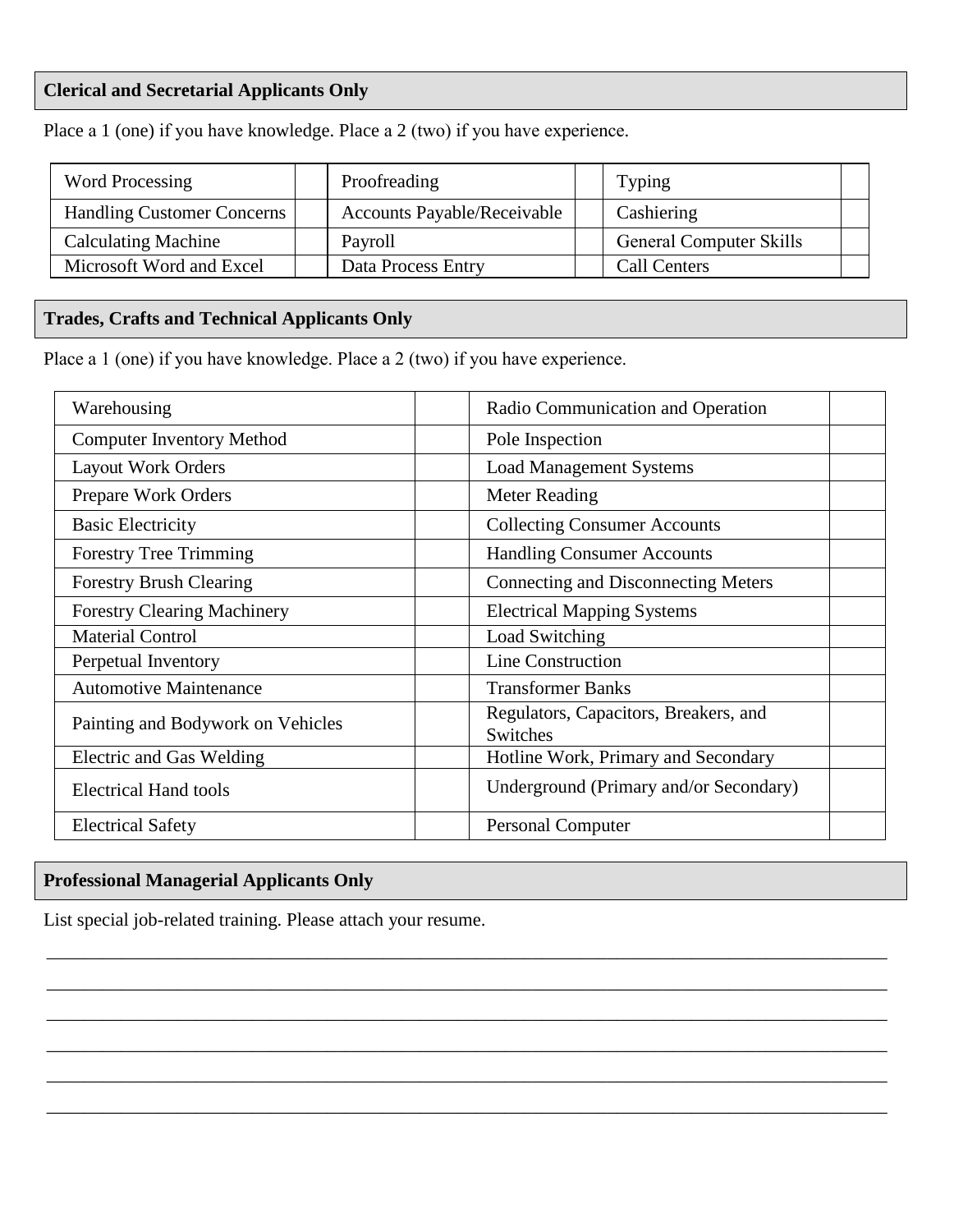#### **Professional Managerial Applicants Only**

I hereby authorize Carteret-Craven Electric Cooperative to investigate all statements contained in this application. I understand that misrepresentation or omission of material facts will be a cause for immediate dismissal without notice.

I understand that passing an employment entrance examination by the Carteret-Craven Electric Cooperative physician is required after employment has been offered to determine physical fitness as related to job requirements. The corporate physician is hereby authorized to discuss the results of the medical examination, as it relates to work activities, with the appropriate Carteret-Craven personnel. I certify, as a condition of my employment, that all information given on this application is correct, and that I will comply with all the rules and regulations of this corporation that are in effect now and any others that may be instituted at a later date. I also agree to follow all health and safety regulations including the use of safety equipment at all times on the job.

I also authorize the release of information with regard to my behaviors, ability, employment and character and agree to hold any persons contacted harmless with respect to any information they may give.

Additionally, I understand that nothing contained in this employment application or in the granting of an interview or in any policies, procedures or handbooks that I might receive, is intended to provide an employment contract between Carteret-Craven Electric Cooperative and myself. No promises regarding employment have been made to me, and I understand that I have the right to terminate my employment at any time, for any reason or for no reason, and Carteret-Craven Electric Cooperative retains a similar right regarding the discontinuation of my employment, subject to the full extent of the law.

I understand that my employment is conditioned also upon the results of an employment entrance urine drug screen for which I submitted or will submit a specimen for testing. I realize that any positive result not caused by the presence of a legitimately prescribed prescription drug will cause my being refused employment or dismissed if the results of the test are received after my initial employment date.

 \_\_\_\_\_\_\_\_\_\_\_\_\_\_\_\_\_\_\_\_\_\_\_\_\_\_\_\_\_\_\_\_\_\_\_\_\_\_\_\_\_\_\_\_\_\_\_\_\_\_\_\_\_\_\_\_\_\_\_\_\_\_\_\_\_\_\_\_\_\_\_\_\_\_\_\_\_\_\_\_\_\_\_\_\_\_\_\_\_ Signature Date by the Contract of the Contract of the Contract of the Contract of the Date Date of the Contract of the Contract of the Contract of the Contract of the Contract of the Contract of the Contract of the Contrac